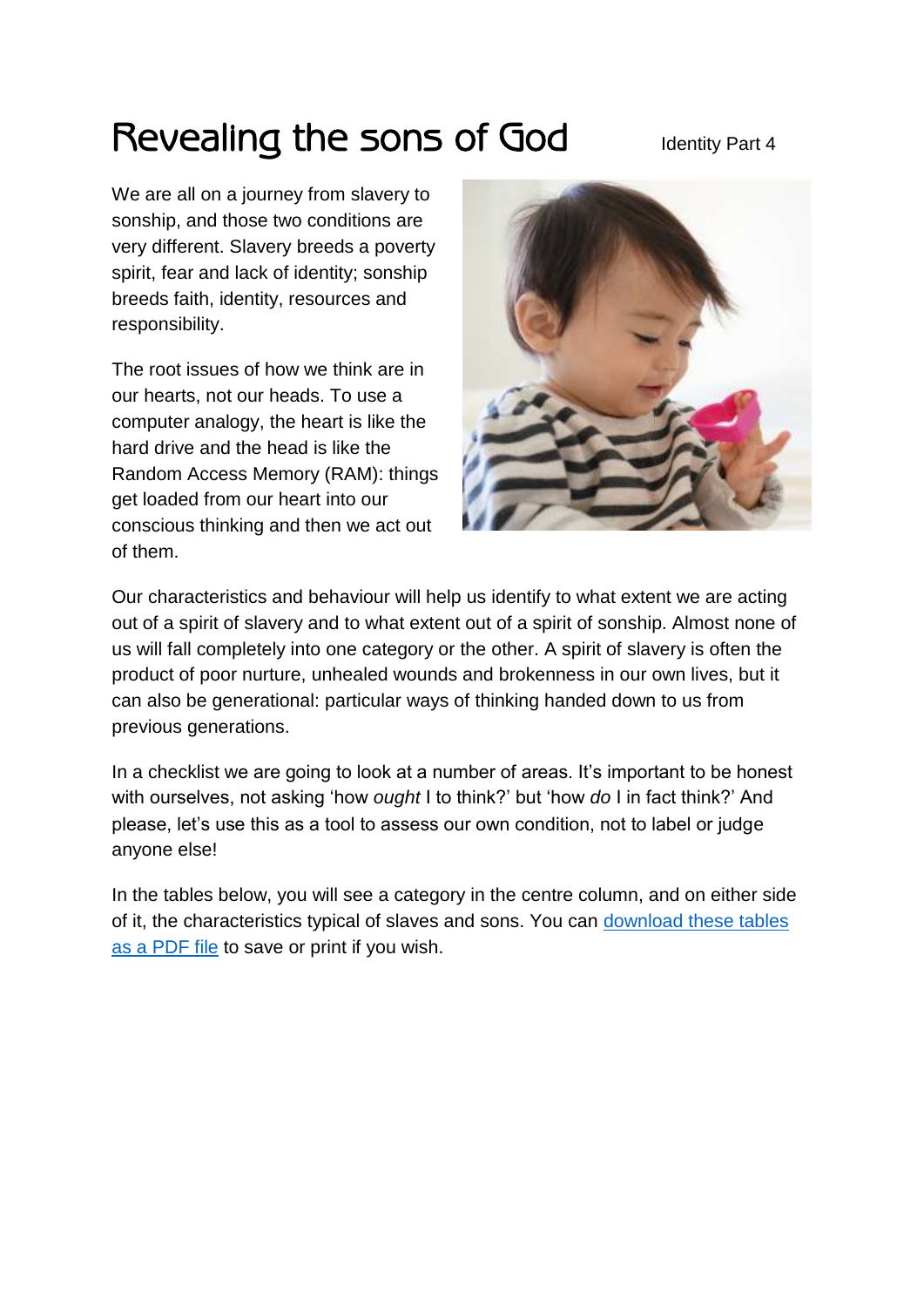| <b>Heart of a Slave/Orphan</b>                                                                                        | <b>Category</b>                                                | <b>Heart of a son</b>                                                                                      |
|-----------------------------------------------------------------------------------------------------------------------|----------------------------------------------------------------|------------------------------------------------------------------------------------------------------------|
| See God as Master                                                                                                     | <b>IMAGE OF GOD</b>                                            | See God as a loving Father                                                                                 |
| Independent / Self-reliant                                                                                            | <b>DEPENDENCY</b>                                              | Interdependent / Acknowledges<br>Need                                                                      |
| Live by the Love of Law                                                                                               | <b>THEOLOGY</b>                                                | Live by the Law of Love                                                                                    |
| Insecure / Lack peace                                                                                                 | <b>SECURITY</b>                                                | <b>Rest and Peace</b>                                                                                      |
| Strive for the praise, approval,<br>and acceptance of man                                                             | <b>NEED FOR APPROVAL</b>                                       | Totally accepted in God's love<br>and justified by grace                                                   |
| A need for personal<br>achievement as you seek to<br>impress God and others, or no<br>motivation to serve at all      | <b>MOTIVE FOR</b><br><b>SERVICE</b>                            | Service that is motivated by a<br>deep gratitude for being<br>unconditionally loved and<br>accepted by God |
| Duty and earning God's favour<br>or no motivation at all                                                              | <b>MOTIVE BEHIND</b><br><b>CHRISTIAN</b><br><b>DISCIPLINES</b> | Pleasure and delight                                                                                       |
| "Must" be holy to have God's<br>favour, thus increasing a sense<br>of shame and guilt                                 | <b>MOTIVE FOR PURITY</b>                                       | "Want to" be holy; do not want<br>anything to hinder intimate<br>relationship with God                     |
| <b>Heart of a Slave/Orphan</b>                                                                                        | <b>Category</b>                                                | <b>Heart of a son</b>                                                                                      |
| Self-rejection from comparing                                                                                         |                                                                |                                                                                                            |
| yourself to others                                                                                                    | <b>SELF-IMAGE</b>                                              | <b>Positive and affirmed because</b><br>you know you have such value to<br>God                             |
| Seek comfort in counterfeit<br>affections: addictions,<br>compulsions, escapism, busyness<br>hyper-religious activity | <b>SOURCE OF</b><br><b>COMFORT</b>                             | Seek times of quietness and<br>solitude to rest in the Father's<br>presence and love                       |
| Competition, rivalry, and<br>jealousy toward others' success<br>and position                                          | <b>PEER</b><br><b>RELATIONSHIPS</b>                            | Humility and unity as you value<br>others and are able to rejoice in<br>their blessings and success        |
| Accusation and exposure in order<br>to make yourself look good by<br>making others look bad                           | <b>HANDLING</b><br><b>OTHERS' FAULTS</b>                       | Love covers as you seek to restore<br>others in a spirit of love and<br>gentleness                         |
| See authority as a source of pain;<br>distrustful toward them and lack<br>a heart attitude of submission              | <b>VIEW OF</b><br><b>AUTHORITY</b>                             | Respectful, honouring; you see<br>them as ministers of God for<br>good in your life                        |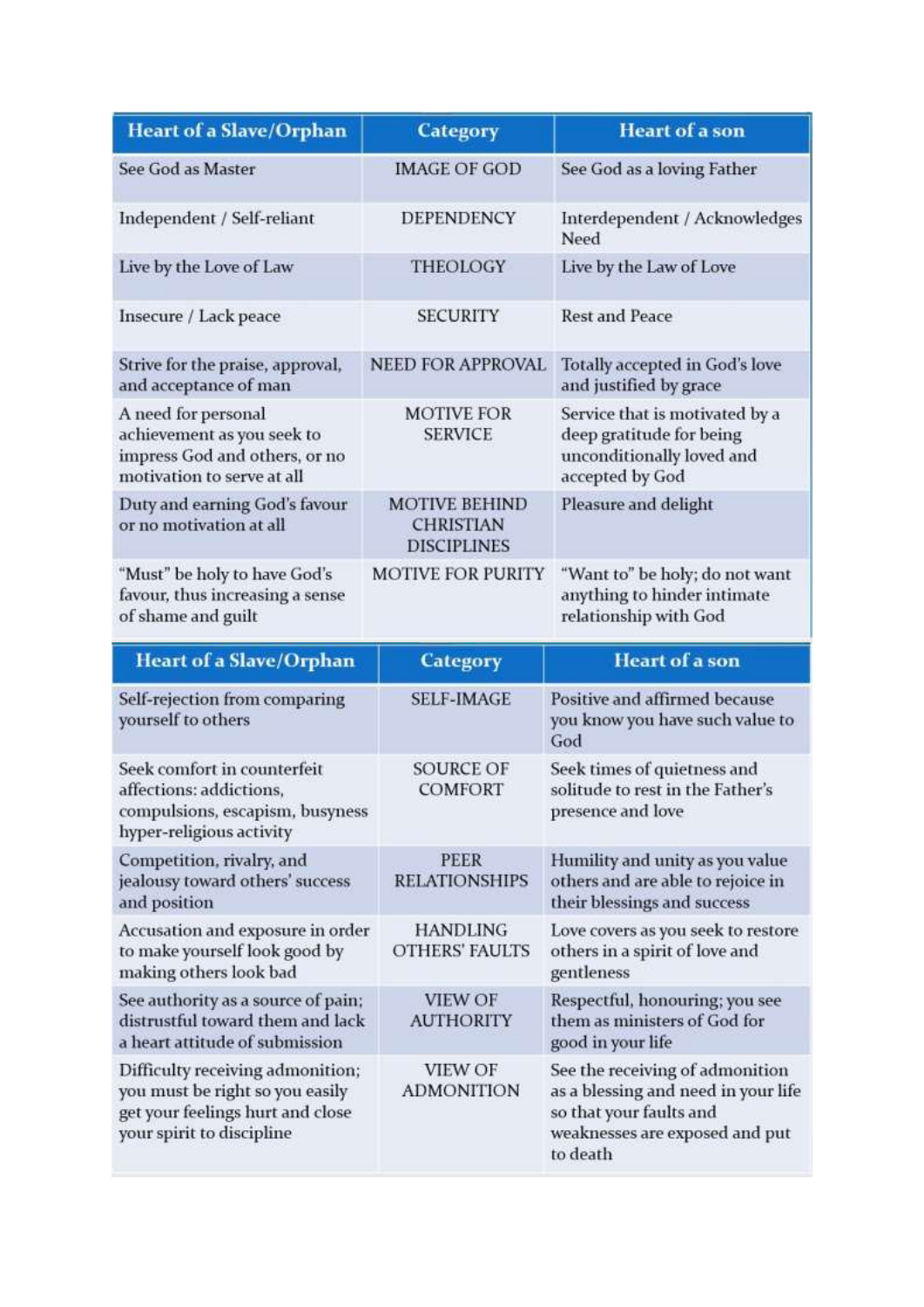| <b>Heart of a Slave/Orphan</b>                                                                                                                                                              | <b>Category</b>                          | <b>Heart of a son</b>                                                                                                                                 |
|---------------------------------------------------------------------------------------------------------------------------------------------------------------------------------------------|------------------------------------------|-------------------------------------------------------------------------------------------------------------------------------------------------------|
| Guarded and conditional;<br>based upon others'<br>performance as you seek<br>to get your own needs met                                                                                      | <b>EXPRESSION OF LOVE</b>                | Open, patient, and<br>affectionate as you lay your life<br>and agendas down in<br>order to meet the needs of<br>others                                |
| Conditional and distant                                                                                                                                                                     | <b>SENSE OF GOD'S</b><br><b>PRESENSE</b> | Close and intimate                                                                                                                                    |
| Bondage                                                                                                                                                                                     | CONDITION                                | Liberty                                                                                                                                               |
| Feel like a servant/slave                                                                                                                                                                   | <b>POSITION</b>                          | Feel like a son/daughter                                                                                                                              |
| Spiritual ambition; the earnest<br>desire for some spiritual<br>achievement and distinction<br>and the willingness to strive<br>for it; a desire to be seen and<br>counted among the mature | <b>VISION</b>                            | To daily experience the<br>Father's unconditional love<br>and acceptance and then be<br>sent as a representative of His<br>love to family and others. |
| Fight for what you can get!                                                                                                                                                                 | <b>FUTURE</b>                            | Sonship releases your<br>inheritance!                                                                                                                 |
| ategory                                                                                                                                                                                     | <b>A Slave</b>                           | A Son                                                                                                                                                 |

| сатедогу                                    | А Энге                                                                                      | А ЭОН                                                                                              |
|---------------------------------------------|---------------------------------------------------------------------------------------------|----------------------------------------------------------------------------------------------------|
| The Response to Pain                        | - Runs from pain<br>- Seeks to avoid problems<br>- Sees the cost of failure                 | - Embraces pain strategically<br>- Sees opportunities in problems<br>- Sees the benefit of failure |
| The Perspective on Work                     | - Obeys orders<br>- Looks at the right way to do a job<br>- Consider consequences           | - Solves problems<br>- Looks for a better way to do a job<br>- Sees possibilities                  |
| <b>The Use of Resource</b>                  | - Sees cost<br>- Wants to receive from those who have<br>- Cares for himself                | - Sees value<br>- Wants to know how they got there<br>- Understands social responsibility          |
| The Nature of Their<br><b>Relationships</b> | - Talks about self<br>- Expects more from others than from self<br>- Extends honour upwards | - Talks about his team<br>- Personally raises the bar<br>- Extends honour downwards                |
| The View of the Future                      | - Looks for immediate gain<br>- Seeks comfort<br>- Wants to be liked now                    | - Sows into the future<br>- Seeks fulfilment<br>- Will let history be his judge                    |
| <b>The Exercise of Power</b>                | - Is disloyal when he succeeds<br>- Gives favours<br>- Seeks supernatural for self          | - Initiates sharing success<br>- Shows favour<br>- Uses the supernatural for others                |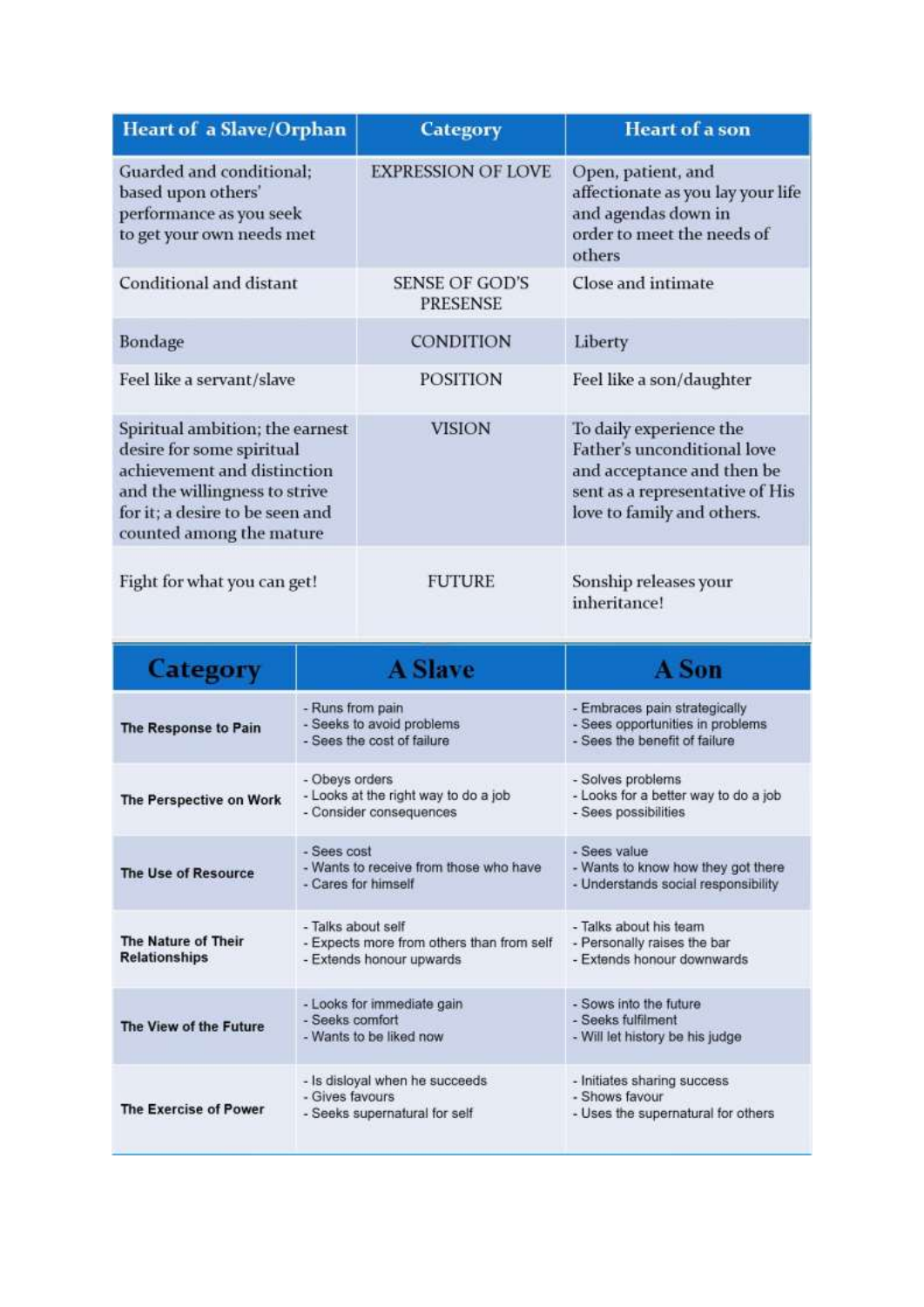Use these checklists to ask yourself: "do I have more thinking on the left side as a slave or more on the right side as a son?" Then you will get an idea of where you are on this journey. Allow the Holy Spirit to bring conviction, so that you can change.

If you recognise demonic strongholds in your thinking, see it not as a criticism but as an opportunity to be transformed. Those strongholds are defended and empowered by familiar spirits – spirits that are familiar with your mind-sets, your patterns and ways of thinking – and they constantly seek to ensure that you continue to think that way. Continuing in that way of thinking only results in continuing to demonstrate the same patterns of behaviour, or worse, a downward spiral that leads to an orphan heart, shaping us and blocking our destiny.

But God wants to do something about it. He is only showing you any slave-mentality you may have so that He can free you from it and enable you to think and act more and more like a son. Access to heaven and heaven's blessing, heaven's authority and heaven's power all come from knowing who we are as sons.

In the heavenly realms we have places of authority that God has destined for us: mountains with thrones that God is calling us to possess. We can only possess them when we come into maturity (see Gal 4).

## What do we do?

When we recognise that our mindset is not right, we:

- forgive and release those whose words and deeds have resulted in us being the way we are. We don't rationalise it away. We see that it happened and had an effect on us, and forgive and release them.
- own the way of thinking or the behaviour. We don't make excuses for it, it is sin to think like a slave when God has said you are a son, and if you don't treat it as sin you will most likely carry on and be comfortable with thinking that way. Confess it, renounce it, and repent of it (turn from it and turn to the truth). Take it to the courts, if you know how to do that, and get divorce papers which enforce separation from that way of thinking and behaviour.
- meditate on the truth of God's love for us and his acceptance of us. Meditate on the destiny He has for us. Get these things into our spirit by experience and encounter so that they become the basis of how we live. This is not an instant fix – it takes time.
- attack the familiar spirits. Don't let them lie to us and whisper into our minds. Take captive every thought. Deal with the thoughts that come, don't entertain them and allow them to take root. Challenge them! We must be very careful about what is coming out of our mouth, not saying negative things that line up with the spirit of slavery. Speak out the truth.